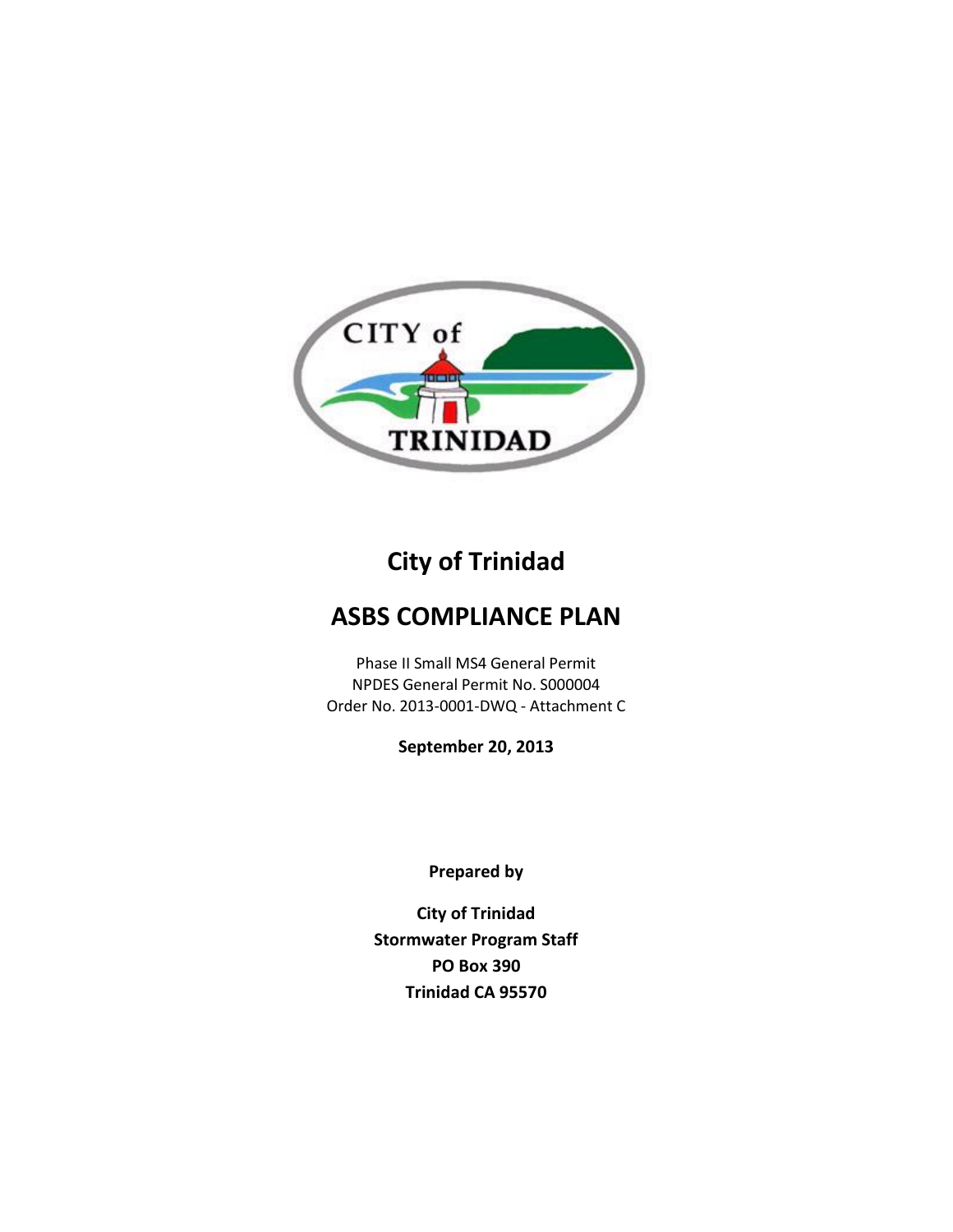## **Special Conditions (Specific Provisions) for Traditional and Non-Traditional Small MS4 ASBS Discharges**

#### **Introduction**

This ASBS Compliance Plan has been developed to comply with the Special Conditions for Traditional and Non-Traditional Small MS4 ASBS Discharges. The City of Trinidad, a Traditional Small MS4 Permittee because the City discharges to an ASBS (as listed in Attachment D), was granted an exception to the Ocean Plan on March 20, 2012 and shall comply with the following Special Protections requirements: Special Protections for Areas of Special Biological Significance, Governing Point Source Discharges of Storm Water and Nonpoint Source Waste Discharges (Attachment B to State Water Board Resolution 2012-0001) (Special Protections).

**\_\_\_\_\_\_\_\_\_\_\_\_\_\_\_\_\_\_\_\_\_\_\_\_\_\_\_\_\_\_\_\_\_\_\_\_\_\_\_\_\_\_\_\_\_\_\_\_\_\_\_\_\_\_\_\_\_\_\_\_\_\_\_\_\_\_\_\_\_\_\_\_\_\_\_\_** 

In 1974 the kelp beds offshore of Trinidad Head were designated by the State of California as an Area of Special Biological Significance, or ASBS. This rectangle of nearshore ocean surrounds Trinidad Head includes Trinidad Bay to the east and State Beach (to the northwest). Trinidad Head and other rock outcroppings form the sheltered open-ocean bay, which supports diverse marine life including (to name a few) giant kelp and other algae, harbor seals, sea lions, river otters, marine birds, fish, and invertebrates such as crab and mussels.

Trinidad is a small city located on the coast adjacent to Trinidad Bay and ASBS. The importance of Trinidad Bay to Trinidad area residents, businesses, visitors cannot be overstated. Since time back way back, Trinidad Bay has contributed to the quality of life and livelihoods of the Yurok, Tsurai village residents and more recent settlers. The bay provides a range of values and beneficial uses to this marine dependent community. Trinidad Bay, the adjacent waters and coastal areas are central to the cultural and economic life of the community. Trinidad Bay supports subsistence harvesting of fish, seaweed and shellfish, recreational and commercial fishing. Trinidad Bay and the nearby coastal areas provide recreational opportunities for residents and visitors including enjoying the beach, surfing, kayaking and other boating activities, sightseeing, hiking, wildlife viewing and diving. The local elementary school, Humboldt State University, the Telonicher Marine Laboratory, Central and Northern California Ocean Observing System (CenCOOS) and others benefit from the opportunities provided by Trinidad Bay for educational and research activities. There are many hospitality businesses, suppliers and services that are indirectly benefiting from Trinidad Bay. Trinidad community members care about maintaining the scenic beauty and health and vitality of the Trinidad Bay, the City and the coastal watersheds.

The City of Trinidad has approximately 350 residents, and with a total of 5 full-time and 2 part-time staff. There is an active Trinidad Bay Watershed Council, whose mission is "is to work collaboratively to improve and maintain the watersheds, coastal waters, communities in the Trinidad and Westhaven area and to make decisions based on data and sound science, rather than unexamined assumptions, for the benefit of all community members." The City and a group of partners have been active since 2005 in efforts to comply with the California Ocean Plan and related requirements. These partners, the "Regional Water Management Group" went through an integrated coastal watershed management planning process to develop the Trinidad-Westhaven Integrated Coastal Watershed Management Plan (ICWM Plan), completed and adopted by the City in 2008. That plan is available on the city website. The city is making and earnest effort with very limited resources to comply with the ASBS Special Protections and the MS4 Permit requirements. The City is an active member of the North Coast Stormwater Coalition (NCSC), whose goal is "to reduce stormwater pollution in local streams, rivers, Humboldt and Trinidad Bay and the ocean through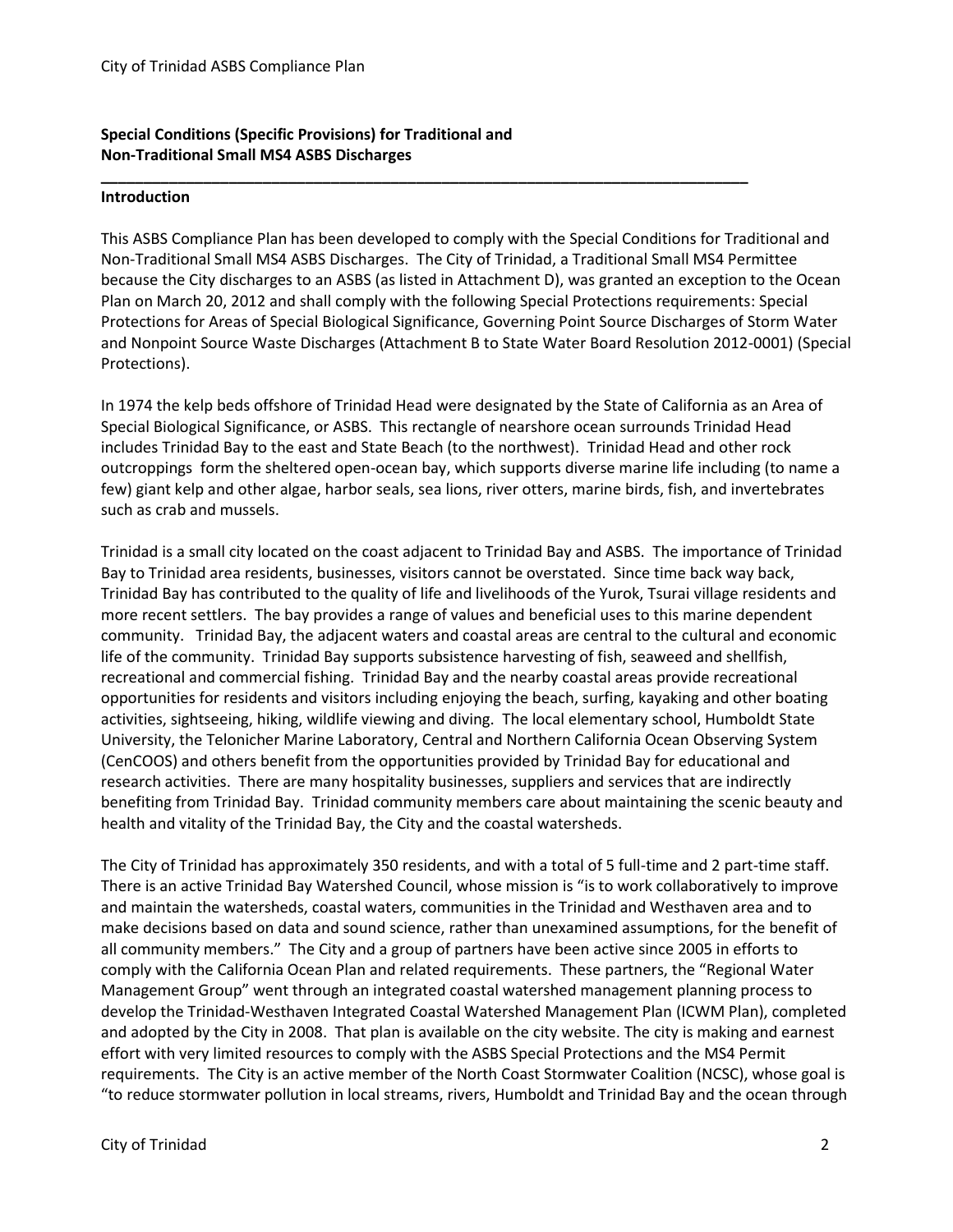public education and outreach, coordinating pollution prevention efforts and implementing pollution control measures."

The Special Protections for Areas of Special Biological Significance require submittal of an ASBS Compliance Plan to be included in a SWMP. However, SWMPs are no longer required for submittal by this Order. As such, the City shall submit a stand-alone ASBS Compliance Plan.

## **I. PROVISIONS FOR POINT SOURCE DISCHARGES OF STORM WATER**

*The following terms, prohibitions, and special conditions (hereafter collectively referred to as special conditions) are established as limitations on point source storm water. These special conditions provide Special Protections for marine aquatic life and natural water quality in Areas of Special Biological Significance (ASBS), as required for State Water Quality Protection Areas pursuant to California Public Resources Code Sections 36700(f) and 36710(f). These Special Protections are adopted by the State Water Board as part of the California Ocean Plan (Ocean Plan) General Exception.*

## **A. PERMITTED POINT SOURCE DISCHARGES OF STORM WATER**

- *1. General Provisions for Permitted Point Source Discharges of Storm Water*
- *a. Existing storm water discharges into an ASBS are allowed only under the following conditions: (1) The discharges are authorized by this Order;*

*(2) The discharges comply with all of the applicable terms, prohibitions, and special conditions contained in the Special Protections as laid out in this Attachment; and* 

*(3) The discharges:* 

*(i) Are essential for flood control or slope stability, including roof, landscape, road, and parking lot drainage;* 

- *(ii) Are designed to prevent soil erosion;*
- *(iii) Occur only during wet weather;*
- *(iv) Are composed of only storm water runoff.*
- *b. Discharges composed of storm water runoff shall not alter natural ocean water quality in an ASBS.*
- *c. The discharge of trash is prohibited.*
- *d. Only discharges from existing storm water outfalls are allowed. Any proposed or new storm water runoff discharge shall be routed to existing storm water discharge outfalls and shall not result in any new contribution of waste to an ASBS (i.e., no additional pollutant loading). "Existing storm water outfalls" are those that were constructed or under construction prior to January 1, 2005. "New contribution of waste" is defined as any addition of waste beyond what would have occurred as of January 1, 2005. A change to an existing storm water outfall, in terms of re-location or alteration, in order to comply with these special conditions, is allowed and does not constitute a new discharge.*
- *e. Non-storm water discharges are prohibited except as provided below: 1) The term "non-storm water discharges" means any waste discharges from a municipal separate storm sewer system (MS4) or other NPDES permitted storm drain system to an ASBS that are not composed entirely of storm water.*

*2) The following non-storm water discharges are allowed, provided that the discharges are essential for emergency response purposes, structural stability, slope stability or occur naturally:*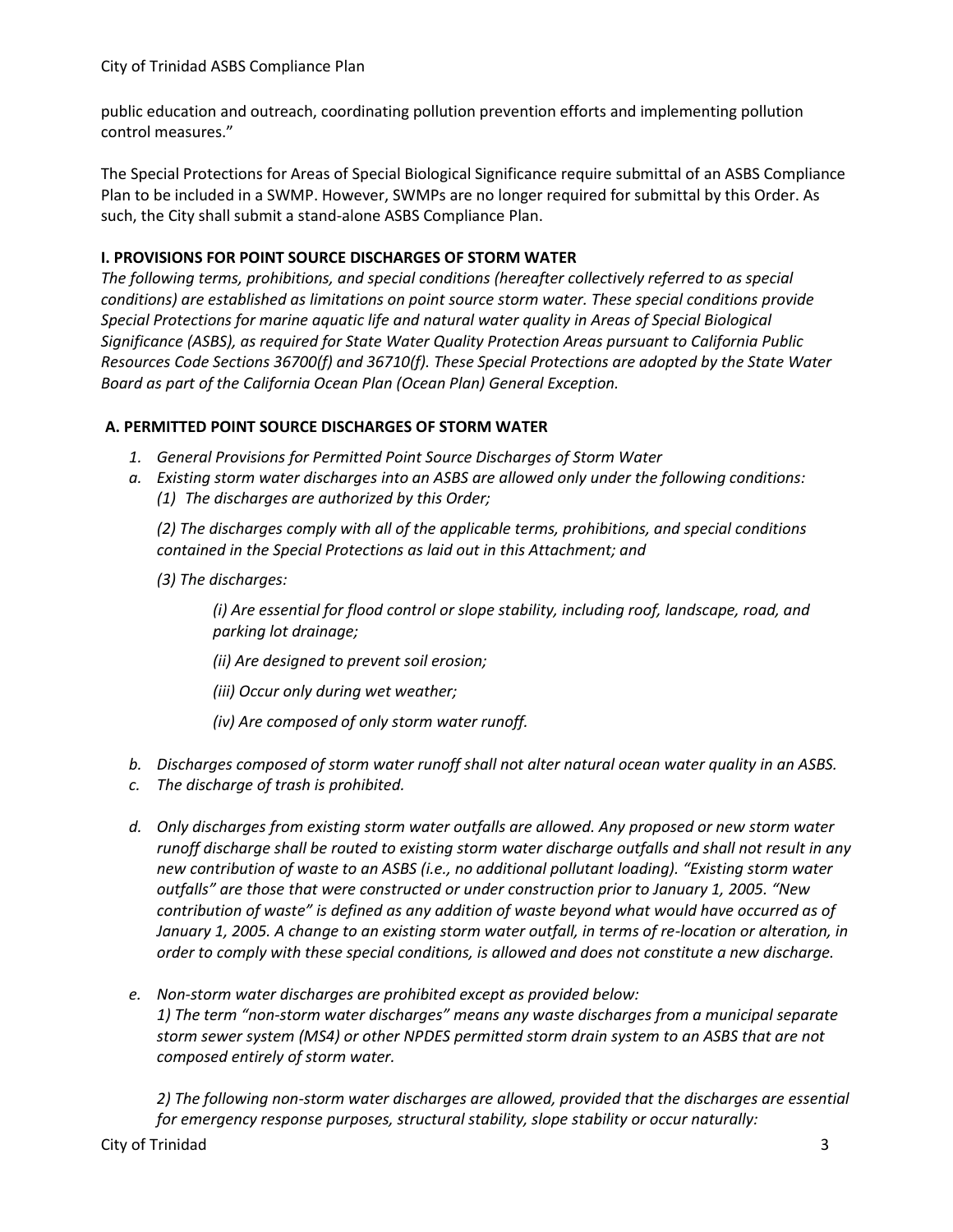*(i) Discharges associated with emergency firefighting operations.* 

*(ii) Foundation and footing drains.* 

*(iii) Water from crawl space or basement pumps.* 

*(iv) Hillside dewatering.* 

*(v) Naturally occurring groundwater seepage via a storm drain.* 

*(vi) Non-anthropogenic flows from a naturally occurring stream via a culvert or storm drain, as long as there are no contributions of anthropogenic runoff.* 

*3) Discharges from utility vaults and underground structures to a segment of the MS4 with a direct discharge to an ASBS are permitted if such discharges are authorized by the General NPDES Permit for Discharges from Utility Vaults and Underground Structures to Surface Water, NPDES No. CAG 990002. Other short-duration, intermittent non-storm water discharges related to utilities (e.g. groundwater dewatering, potable water system flushing, hydrotest discharges) to a segment of the MS4 with a direct discharge to an ASBS are permitted if such discharges are authorized by an NPDES permit issued by the relevant Regional Water Board. A Regional Water Board may nonetheless prohibit a specific discharge from a utility vault or underground structure or other specific utilityrelated discharge if it determines that the discharge is causing the MS4 discharge to the ASBS to alter natural ocean water quality in the ASBS. Additional non-storm water discharges to a segment of the MS4 with a direct discharge to an ASBS are allowed only to the extent the relevant Regional Water Board finds that the discharge does not alter natural ocean water quality in the ASBS.* 

*This provision does not supersede the authority of the MS4 to effectively prohibit a non-storm water discharge that has been found to alter natural ocean water quality in the ASBS.* 

*4) Authorized non-storm water discharges shall not cause or contribute to a violation of the water quality objectives in Chapter II of the Ocean Plan nor alter natural ocean water quality in an ASBS.* 

## **2. ASBS Compliance Plan**

This draft ASBS Compliance Plan (Plan) specifically addresses the prohibition of non-storm water runoff and the requirement to maintain natural water quality for storm water discharges to an ASBS. The Plan will be submitted to the Region 1 (North Coast) Regional Water Board and the State Water Board Ocean Unit. The ASBS Compliance Plan is subject to approval by the Executive Director of the State Water Board.

#### a. **ASBS Compliance Plan Map**

*The ASBS Compliance Plan shall include a map, and a procedure for updating the map and plan when changes are made to the storm water conveyance facilities.* When changes are made to the stormwater conveyance facilities, the city engineer, upon completion of the record drawings, will update the ASBS Compliance Plan and map. The *Figure 1 ASBS Compliance Plan map* (separate document) includes a map of surface drainage of storm water runoff showing:

**1) Areas of sheet runoff***:* the map shows the sub watersheds and arrows indicating runoff direction. The permit boundary is the current extent of the stormwater system drainage. With completion of the planned stormwater system improvements, the boundary will be updated to reflect the changes in the stormwater system drainage area.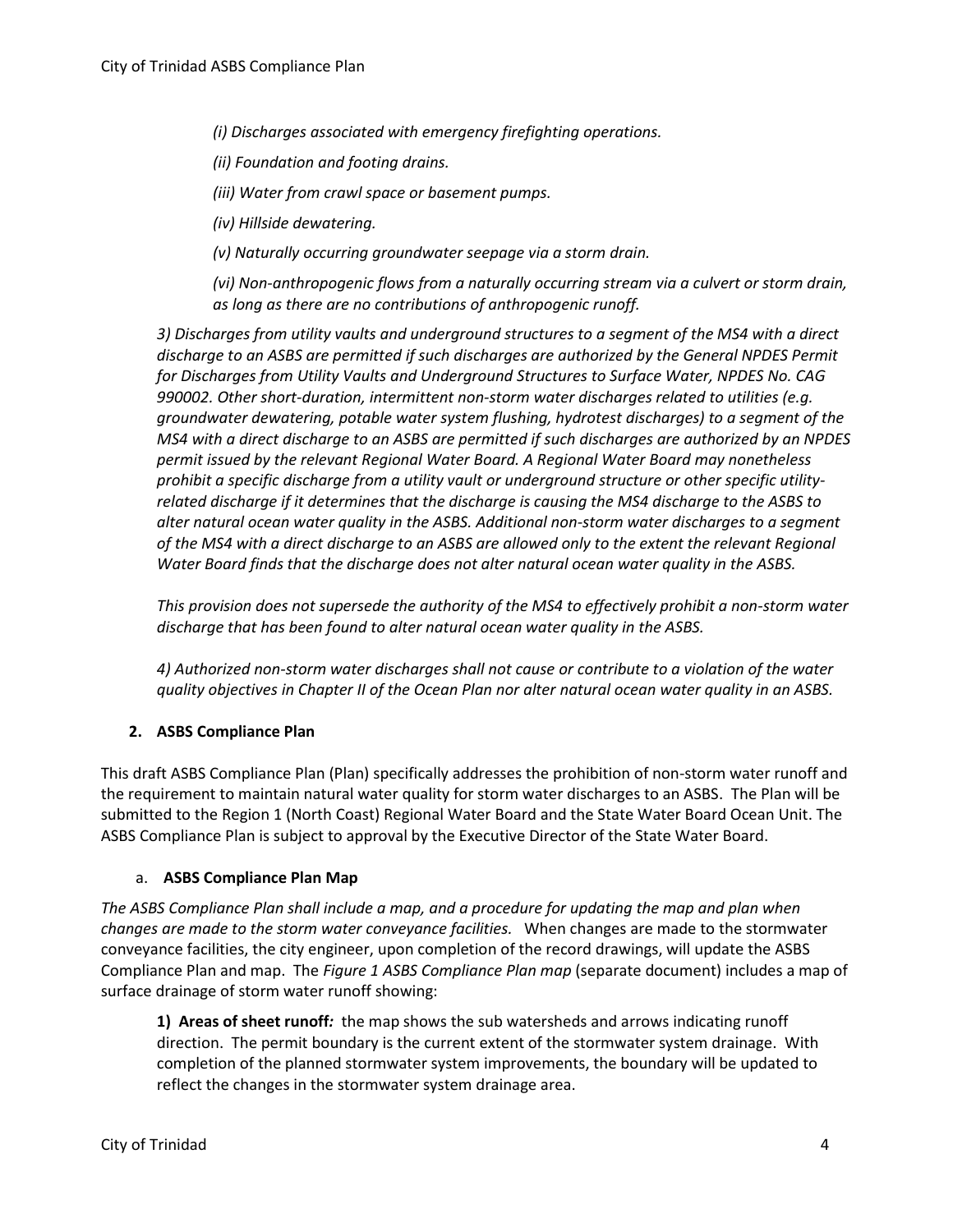**2) Prioritized discharges are those that pose the greatest water quality threat and which are identified to require installation of structural BMPs:** The city's single stormwater outfall is designated as #TR1032 and discharges into the ASBS.

**3) Description of any structural Best Management Practices (BMPs) already employed and/or BMPs to be employed in the future**: The map shows structural BMPs being planned for installation in 2014. Additional structural BMPs are in the planning stages to reduce or eliminate the stormwater discharge; however implementation is dependent on securing funding. Additional structural BMPs include the permeable paving at parking area for the city offices at 463 Trinity Street.

## **4) Storm water conveyances in relation to other features such as**

- (a) **Service areas**: There are no service areas within the stormwater system drainage.
- (b) **Sewage conveyances and treatment facilities:** There is no sanitary sewer system. All development in and around the city has onsite wastewater treatment systems (OWTS). Results of a recently completed groundwater study indicate it is highly unlikely that OWTS in the MS4 drainage area would discharge waste to the city's stormwater system due to the fact that the soils are deep and sandy, with a deep water table. Water (and wastewater) is infiltrates quickly rather than flowing on the surface. Planned LID installations (all within the city rights of way) have appropriate separation from the treatment zones and groundwater levels.
- (c) **Landslides, areas prone to erosion:** There are bluffs to the south and west between the city and the beach, but these areas are not within the stormwater system drainage.
- (d) **Waste and hazardous material storage areas:** The single hazardous material storage area within the permit boundary is the HSU Telonicher Marine Laboratory. The Marine Lab is regulated under a separate discharge permit. Two restaurants and a seafood business could be assumed to have waste storage areas.

#### b. **Non-Authorized Non-Stormwater Runoff Elimination Measures**

*The Plan describes the measures by which all non-authorized non-storm water runoff (e.g., dry weather flows) have been eliminated, how these measures will be maintained over time, and how these measures are monitored and documented.*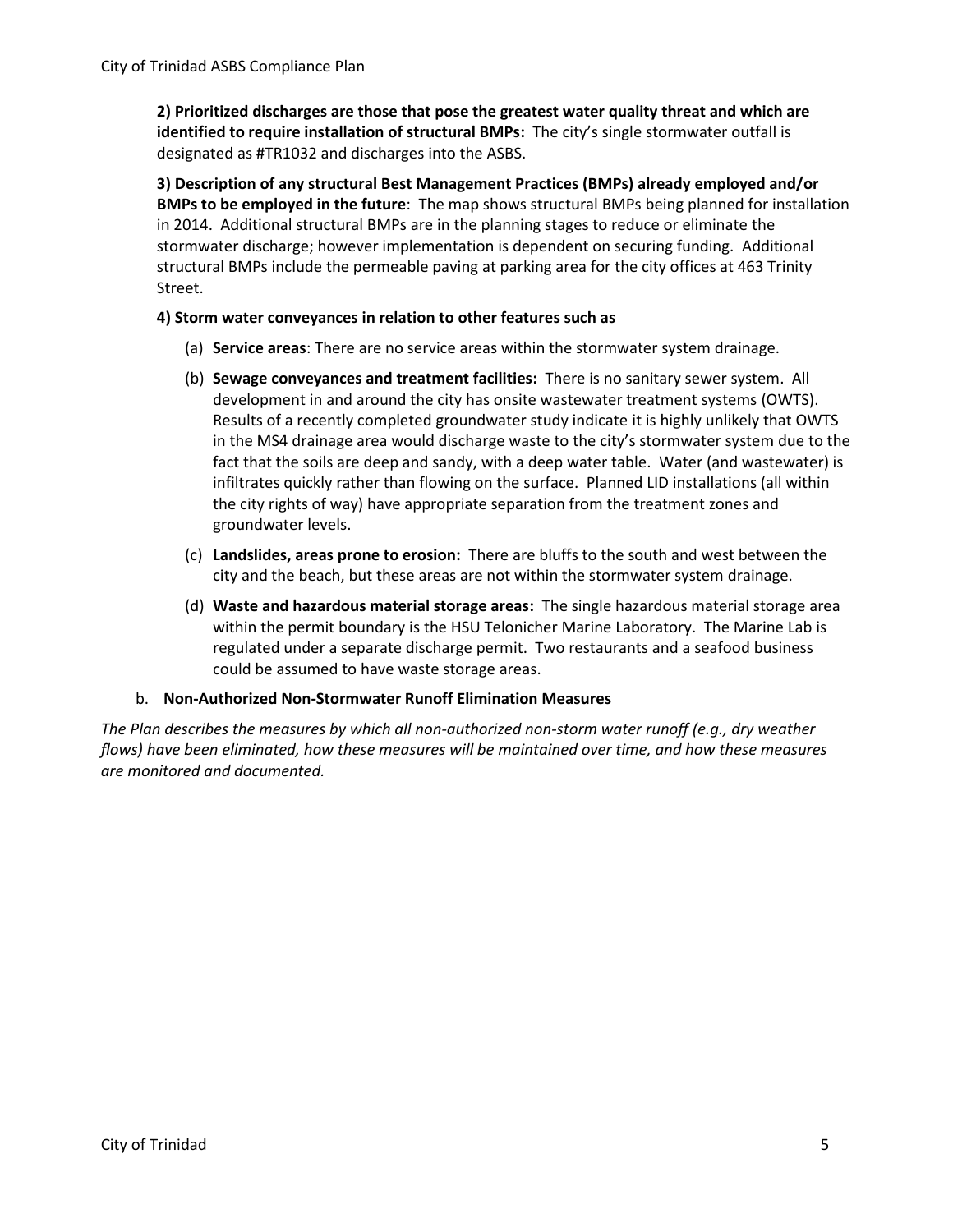#### Table 1. **Non-Authorized Non-Stormwater Best Management Practices and Tasks**

Work with partners to continue implementation of the *Trinidad-Westhaven Integrated Coastal Watershed Management Plan* as funding allows.

Conduct Staff & Site Operator Trainings (with NCSC):

- IDDE Training for city staff that would in the course of their duties observe illicit discharges.
- Construction Outreach & Education training Staff
- Construction Site Operator training
- Pollution Prevention & Good Housekeeping staff training

If illicit, polluted or sediment discharge is detected, contact responsible party to eliminate discharge and follow up as needed with cleanup and abatement.

Member of Hazardous Materials Area Plan Joint Powers Agreement. JPA has completed the Hazardous Materials Area Plan 2013. The Hazardous Materials team will respond to a spill as needed, initiated by a call to 9-1-1 or to the Trinidad Volunteer Fire Department.

Work regionally with the North Coast Stormwater Coalition (NCSC) to educate the public and business about water pollution prevention. Distribute educational brochures and messaging, hold educational public meetings and workshops for public works & planning staff, landscapers, contractors and developers.

Work with NCSC to promote reporting of illicit discharges through the Stormwater Hotline.

Support the Trinidad Elementary School Marine Activities, Awareness and Education (MARE) program

Support the Trinidad Bay Watershed Council (multi-stakeholder advisory group) as funding allows.

Hold Trinidad-Westhaven community meetings to educate and inform the public about the ASBS, water quality issues, watershed plan projects and how to prevent water pollution.

Work with NCSC to promote reporting of illicit discharges through the Stormwater Hotline.

LID features (for treatment and demonstration) have been installed at various places around the city. There are permeable pavers in the parking area in front of the city offices at 462 Trinity Street. There is a rain garden installed at Azalea and Pacific Streets. The City park and areas around the library and museum include native plant landscaping and a grassy emergency access driveway from Main Street.

Create and maintain an inventory of all commercial facilities and locations with hazardous materials and update annually. Assess priority areas once during permit term.

#### c. **Inspections**

*Minimum inspection frequencies are as follows:* 

*1) The minimum inspection frequency for construction sites shall be weekly during rainy season;* 

*2) The minimum inspection frequency for industrial facilities shall be monthly during the rainy season: not applicable.*

*3) The minimum inspection frequency for commercial facilities (e.g., restaurants) shall be twice during the rainy season;* 

*4) Storm water outfall drains equal to or greater than 18 inches (457 mm) in diameter or width shall be inspected once prior to the beginning of the rainy season and once during the rainy season and maintained to remove trash and other anthropogenic debris.* 

#### **d. Storm Water Discharges**

*This section addresses storm water discharges (wet weather flows) and describes how pollutant reductions in storm water runoff, that are necessary to comply with these special conditions, will be achieved through BMPs. BMPs to control storm water runoff discharges (at the end-of-pipe) during a design storm shall be designed to achieve on average the following target levels:* 

*1) Table B Instantaneous Maximum Water Quality Objectives in Chapter II of the Ocean Plan; or*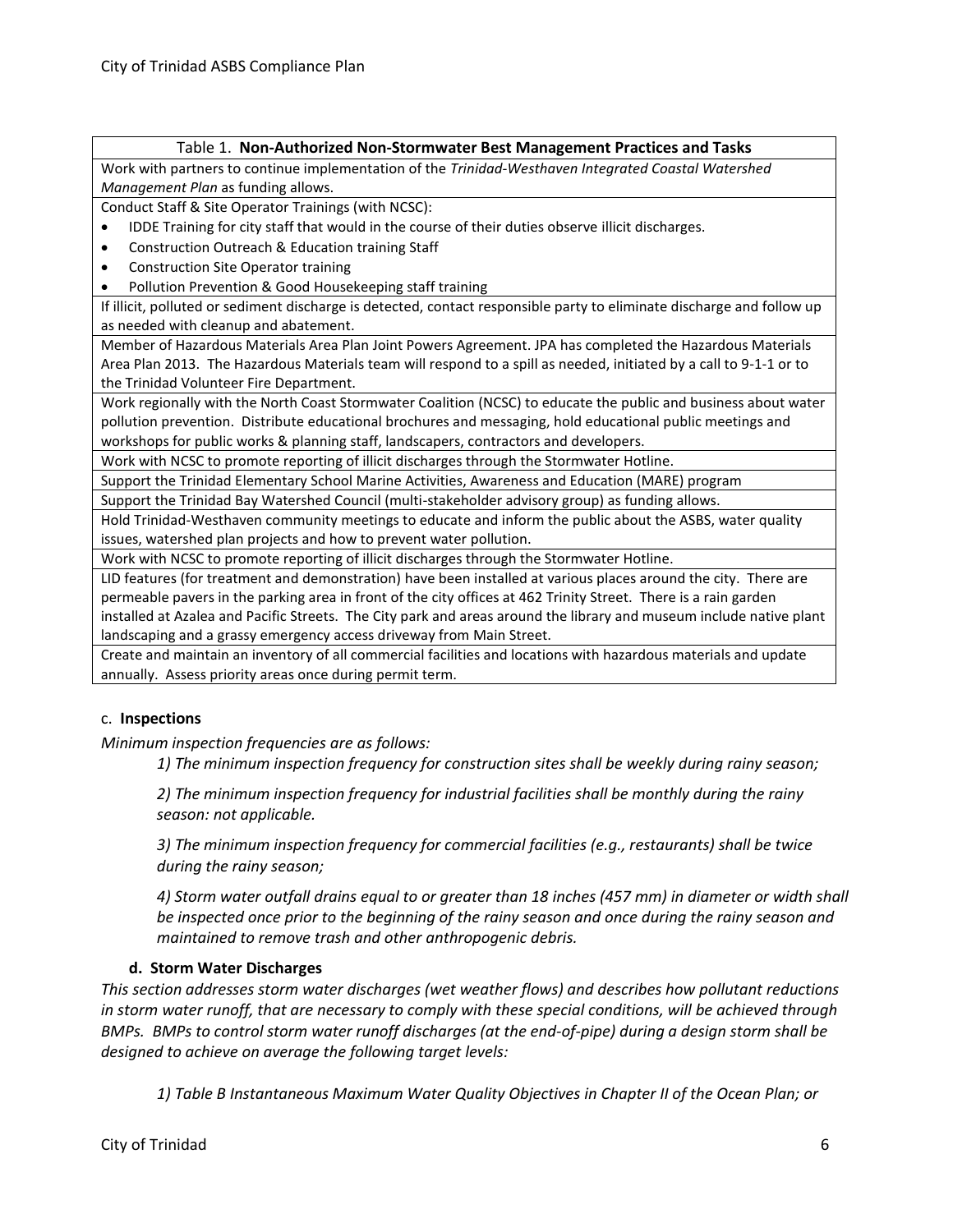*2) A 90% reduction in pollutant loading during storm events, for the Permittee's total discharges. The baseline for the reduction is the effective date of the Exception. The baseline for these determinations is the effective date of the Exception, and the reductions must be achieved and documented within six (6) years of the effective date.*

Water quality monitoring results for stormwater and receiving water conducted by the City in May 2006, and Wet season 2011-12 indicated achievement of the Table B. Instantaneous Maximum Water Quality Objectives in Chapter II of the Ocean Plan. Although based on these previous water quality monitoring results, the city's stormwater discharge is not altering the "natural water quality", the city has not yet received the reference site monitoring results, so it is not possible at this time to determine whether or not "natural water quality" is being maintained. The City will continue the BMPs currently in place to maintain the water quality objectives.

#### Table 2. **Stormwater Discharges: Best Management Practices and Tasks**

Work with partners to continue implementation of the *Trinidad-Westhaven Integrated Coastal Watershed Management Plan* as funding allows.

If illicit, polluted or sediment discharge is detected, contact responsible party to eliminate discharge and follow up as needed with cleanup and abatement.

Member of Hazardous Materials Area Plan Joint Powers Agreement. JPA has completed the Hazardous Materials Area Plan 2013. The Hazardous Materials team will respond to a spill as needed, initiated by a call to 9-1-1 or to the Trinidad Volunteer Fire Department.

Work regionally with the North Coast Stormwater Coalition (NCSC) to educate the public and business about water pollution prevention. Distribute educational brochures and messaging, hold educational public meetings and workshops for public works & planning staff, landscapers, contractors and developers.

Work with NCSC to promote reporting of illicit discharges through the Stormwater Hotline.

Support the Trinidad Elementary School Marine Activities, Awareness and Education (MARE) program

Support the Trinidad Bay Watershed Council (multi-stakeholder advisory group) as funding allows.

Participate in Critical Coastal Areas Pilot Project (CCA)

Pollution Prevention/Good Housekeeping: Continue policy of not using herbicides or pesticides at city facilities. Maintain stormwater system. Remove trash from streets and sidewalks. Provide trash receptacles at priority locations.

Complete upgrades to the stormwater system through the Prop 84 ASBS Trinidad Stormwater Management Improvement Phase I Project. Currently in the design and permitting stages. The construction is planned for completion Fall 2014.

Seek funding for Trinidad Stormwater Management Improvement Phase II for the lower area of the city to reduce or potentially eliminate the City's stormwater discharge.

Hold Trinidad-Westhaven community meetings to educate and inform the public about the ASBS, water quality issues, watershed plan projects and how to prevent water pollution.

LID features (for treatment and demonstration) have been installed at various places around the city. There are permeable pavers in the parking area in front of the city offices at 462 Trinity Street. There is a rain garden installed at Azalea and Pacific Streets. The City park and areas around the library and museum include native plant landscaping and a grassy emergency access driveway from Main Street.

Encourage use of LID features to capture and treat sediment on site.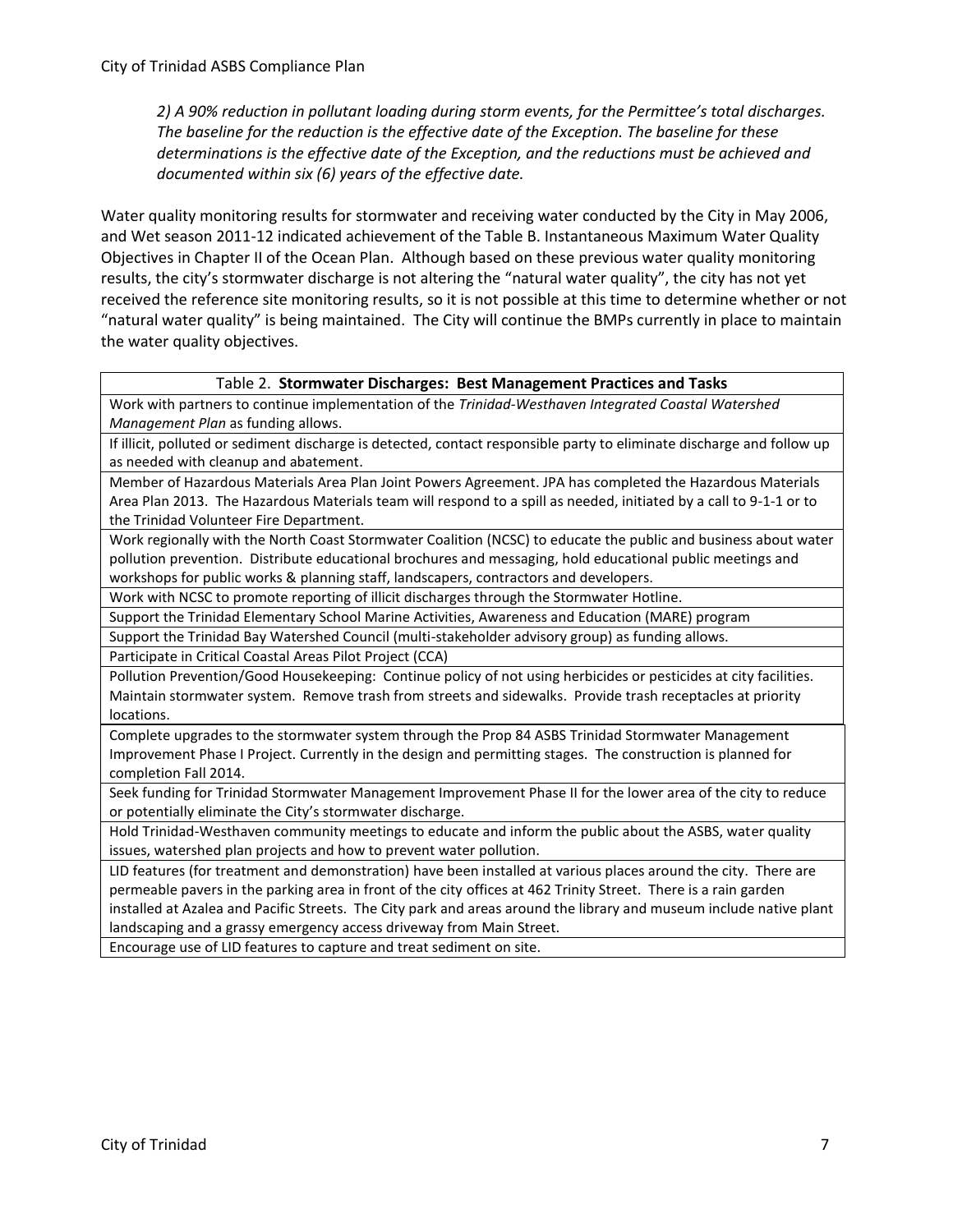## **e. Erosion Control and Anthropogenic Sedimentation Prevention**

*The ASBS Compliance Plan shall address erosion control and the prevention of anthropogenic sedimentation in ASBS. The natural habitat conditions in the ASBS shall not be altered as a result of anthropogenic sedimentation.* 

| Table 3. Erosion Control and Anthropogenic Sedimentation Prevention                                                    |  |  |  |  |
|------------------------------------------------------------------------------------------------------------------------|--|--|--|--|
| Work with partners to continue implementation of the Trinidad-Westhaven Integrated Coastal Watershed                   |  |  |  |  |
| Management Plan as funding allows.                                                                                     |  |  |  |  |
| Conduct Staff & Site Operator Trainings (with NCSC):                                                                   |  |  |  |  |
| IDDE Training for city staff that would in the course of their duties observe illicit discharges.                      |  |  |  |  |
| Construction Outreach & Education training Staff                                                                       |  |  |  |  |
| <b>Construction Site Operator training</b>                                                                             |  |  |  |  |
| Pollution Prevention & Good Housekeeping staff training                                                                |  |  |  |  |
| If illicit, polluted or sediment discharge is detected, contact responsible party to eliminate discharge and follow up |  |  |  |  |
| as needed to ensure cleanup and abatement.                                                                             |  |  |  |  |
| Work regionally with the North Coast Stormwater Coalition (NCSC) to educate the public and business about water        |  |  |  |  |
| pollution prevention. Distribute educational brochures and messaging, hold educational public meetings and             |  |  |  |  |
| workshops for public works & planning staff, landscapers, contractors and developers.                                  |  |  |  |  |
| Work with NCSC to promote reporting of illicit discharges through the Stormwater Hotline.                              |  |  |  |  |
| Support the Trinidad Elementary School Marine Activities, Awareness and Education (MARE) program                       |  |  |  |  |
| Support the Trinidad Bay Watershed Council (multi-stakeholder advisory group) as funding allows.                       |  |  |  |  |
| Hold Trinidad-Westhaven community meetings to educate and inform the public about the ASBS, water quality              |  |  |  |  |
| issues, watershed plan projects and how to prevent water pollution.                                                    |  |  |  |  |
| LID footures (for treatment and demonstration) have been installed at various places around the sity. There are        |  |  |  |  |

LID features (for treatment and demonstration) have been installed at various places around the city. There are permeable pavers in the parking area in front of the city offices at 462 Trinity Street. There is a rain garden installed at Azalea and Pacific Streets. The City park and areas around the library and museum include native plant landscaping and a grassy emergency access driveway from Main Street.

Encourage use of LID features to capture and treat sediment on site.

#### **f. Non-Structural and Structural BMPs**

*The ASBS Compliance Plan shall describe the non-structural BMPs currently employed and planned in the future (including those for construction activities), and include an implementation schedule. The ASBS Compliance Plan shall include non-structural BMPs that address public education and outreach. Education and outreach efforts must adequately inform the public that direct discharges of pollutants from private property not entering an MS4 are prohibited.* 

#### Table 4a. **Non-Structural BMPs and Tasks**

Work with partners to continue implementation of the *Trinidad-Westhaven Integrated Coastal Watershed Management Plan* as funding allows.

Conduct Staff & Site Operator Trainings (with NCSC):

- IDDE Training for city staff that would in the course of their duties observe illicit discharges.
- Construction Outreach & Education training Staff
- Construction Site Operator training

Pollution Prevention & Good Housekeeping staff training

If illicit, polluted or sediment discharge is detected, contact responsible party to eliminate discharge and follow up as needed with cleanup and abatement.

Member of Humboldt & Del Norte Regional Hazardous Materials Response Team (HDN HMRT). The county has completed the *Hazardous Materials Area Plan 2013* (updated plan).

Hold Trinidad-Westhaven community meetings to educate and inform the public about the ASBS, water quality issues, watershed plan projects and how to prevent water pollution.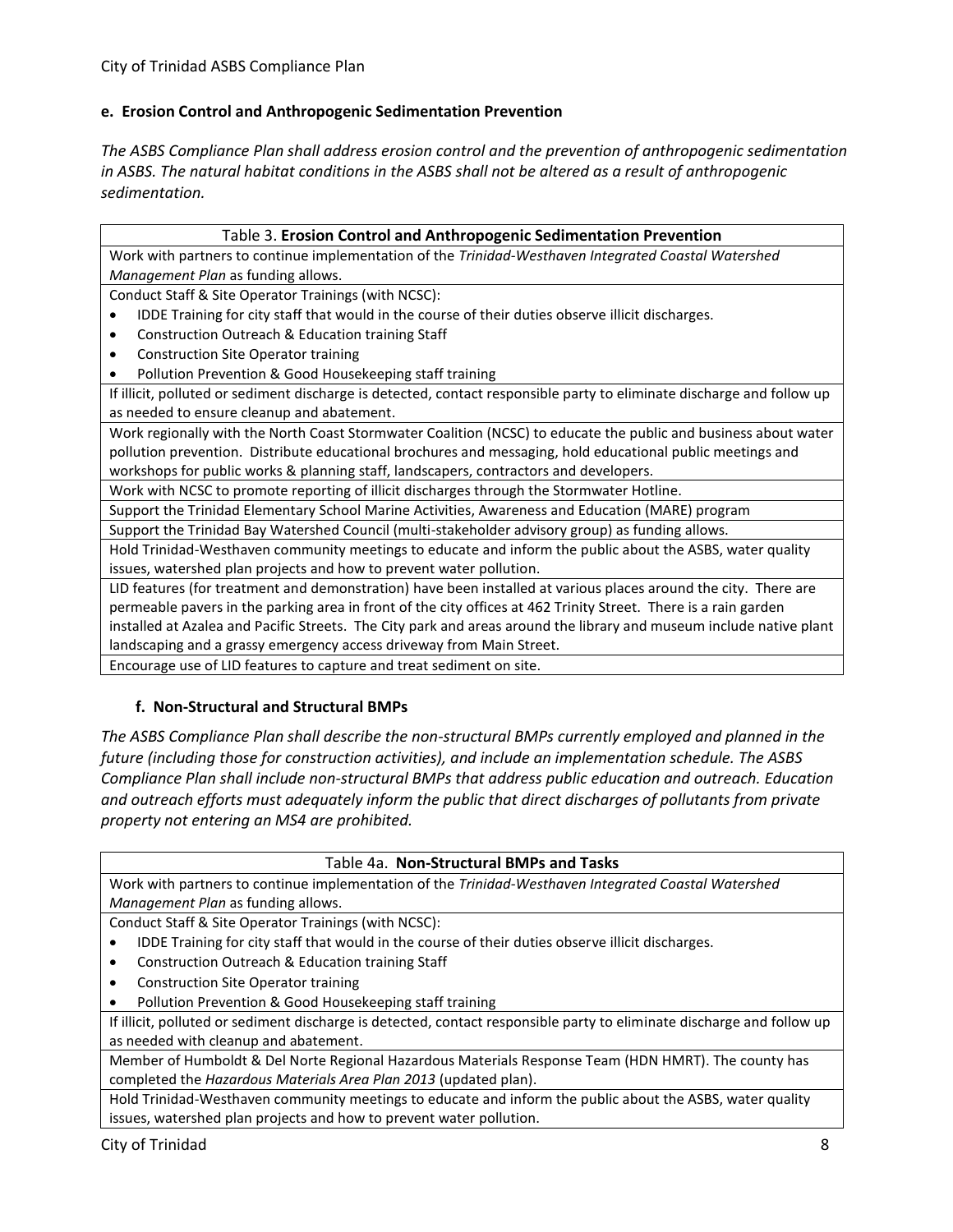#### Table 4a. **Non-Structural BMPs and Tasks**

Work regionally with the North Coast Stormwater Coalition (NCSC) to educate the public and business about water pollution prevention. Distribute educational brochures and messaging, hold educational public meetings and workshops for public works & planning staff, landscapers, contractors and developers. Post Stormwater information on City website.

Work with NCSC to promote reporting of illicit discharges through the Stormwater Hotline.

Support the Trinidad Elementary School Marine Activities, Awareness and Education (MARE) program

Support the Trinidad Bay Watershed Council (multi-stakeholder advisory group) as funding allows.

Participate in Critical Coastal Areas Pilot Project (CCA)

Construction Site Inventory

Construction Plan Review & Approval Procedures

Construction Site Inspection & Enforcement

Pollution Prevention/Good Housekeeping: Continue policy of not using herbicides or pesticides at city facilities. There are no city facilities where materials are stored within the permit area. Maintain stormwater system. Remove trash from streets and sidewalks. Provide trash receptacles at priority locations.

Create and maintain an inventory of all commercial facilities and locations with hazardous materials and update annually.

Assess priority areas once during permit term.

*The ASBS Compliance Plan shall also describe the structural BMPs, including any low impact development (LID) measures, currently employed and planned for higher threat discharges and include an implementation schedule. To control storm water runoff discharges (at the end-of-pipe) during a design storm, permittees must first consider using LID practices to infiltrate, use, or evapotranspire storm water runoff on-site.*

Major improvements to the City's stormwater management system are in the design and permitting stage. These improvements are being designed to reduce the quantity of stormwater entering the stormwater system through constructing LID facilities that treat and infiltrate stormwater flows in the upper part of the City rather than collecting and discharging into the ASBS. These improvements will also reduce the area draining to the stormwater system and discharging into the ASBS.

#### Table 4.b. **Structural Best Management Practices and Tasks**

Work with partners to continue implementation of the *Trinidad-Westhaven Integrated Coastal Watershed Management Plan* as funding allows.

Complete upgrades to the stormwater system through the Prop 84 ASBS Trinidad Stormwater Management Improvement Phase I Project. Currently in the design and permitting stages. The construction is planned for completion Fall 2014.

Seek funding for Trinidad Stormwater Management Improvement Phase II for the lower area of the city to reduce or potentially eliminate the City's stormwater discharge.

LID features (for treatment and demonstration) have been installed at various places around the city. There are permeable pavers in the parking area in front of the city offices at 462 Trinity Street. There is a rain garden installed at Azalea and Pacific Streets. The City park and areas around the library and museum include native plant landscaping and a grassy emergency access driveway from Main Street. Additional City LID facilities will be installed through the Stormwater Management Improvement Project.

Encourage use of LID features to capture and treat sediment on site.

#### **g. BMPs & Implementation Schedule**

*The BMPs and implementation schedule shall be designed to ensure that natural water quality conditions in the receiving water are achieved and maintained by either reducing flows from impervious surfaces or reducing pollutant loading, or some combination thereof.*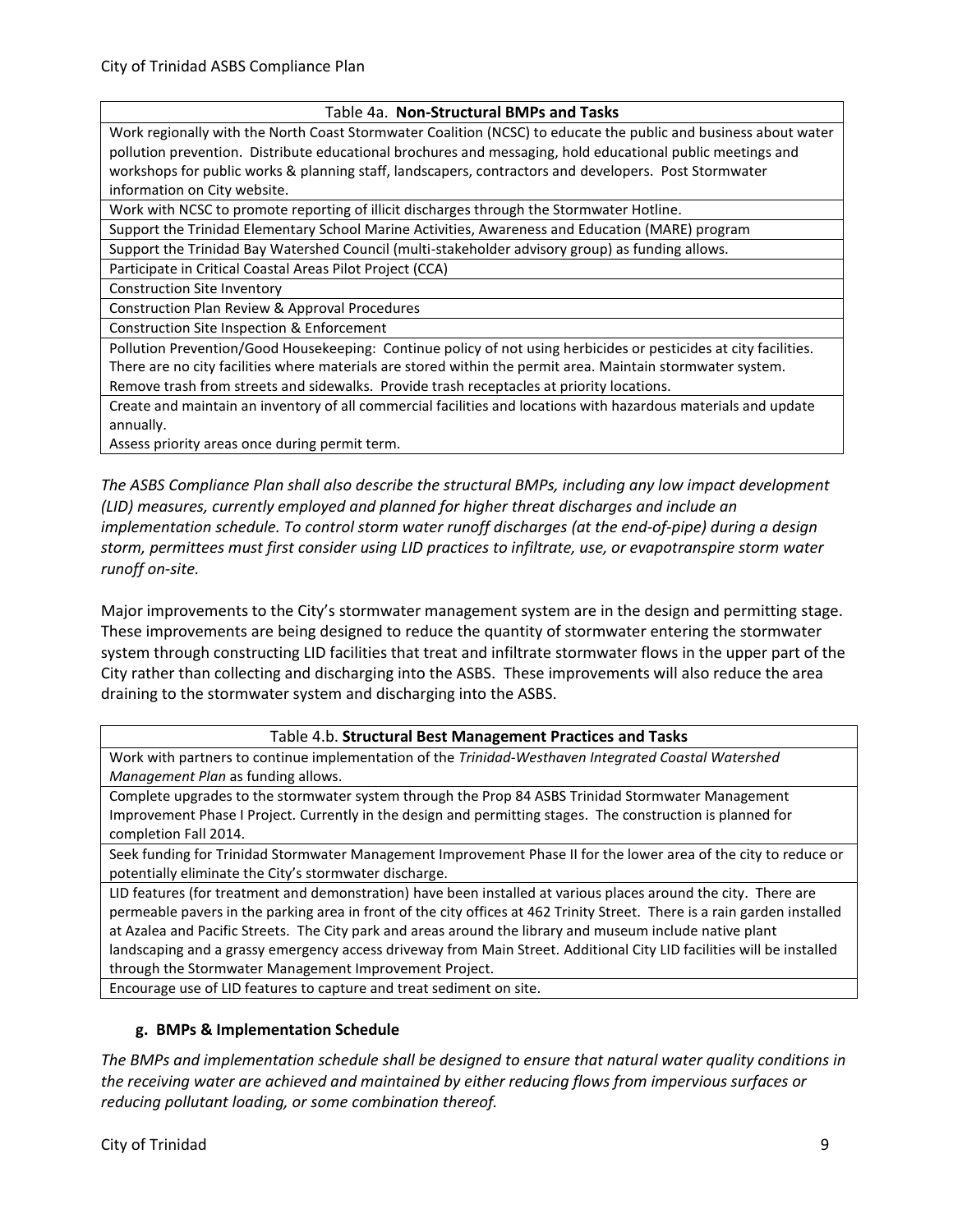| Table 5. Best Management Practices and Tasks                                                             | <b>Permit Element</b>  | <b>Implementation Dates</b>                |
|----------------------------------------------------------------------------------------------------------|------------------------|--------------------------------------------|
| Work with partners to continue implementation of the                                                     | E.7.a                  | Adopted June 2008                          |
| Trinidad-Westhaven Integrated Coastal Watershed                                                          | E.8                    |                                            |
| Management Plan as funding allows.                                                                       | E.12.k                 |                                            |
| Conduct Staff & Site Operator Trainings (with NCSC):                                                     |                        | Beginning 2014                             |
| IDDE Training for city staff that would in the course of their                                           | E.7.b.1<br>$\bullet$   | Yearly                                     |
| duties observe illicit discharges.                                                                       |                        |                                            |
| Construction Outreach & Education training Staff<br>٠                                                    | E.7.b.2.a<br>$\bullet$ | Annual<br>٠                                |
| <b>Construction Site Operator training</b><br>$\bullet$                                                  | E.7.b.2.b<br>$\bullet$ | Periodic<br>$\bullet$                      |
| Pollution Prevention & Good Housekeeping staff training                                                  | E.7.b.3<br>$\bullet$   | Biennial                                   |
| If illicit, polluted or sediment discharge is detected, contact                                          | E.9.d                  | August 2013                                |
| responsible party to eliminate discharge and follow up as                                                |                        |                                            |
| needed with cleanup and abatement.                                                                       |                        |                                            |
| Member of Humboldt & Del Norte Regional Hazardous                                                        | E.9.e                  | Prior to July 2013                         |
| Materials Response Team (HDN HMRT). The county has                                                       |                        |                                            |
| completed the Hazardous Materials Area Plan 2013 (updated                                                |                        |                                            |
| plan).<br>Work regionally with the North Coast Stormwater Coalition                                      | E.7                    | <b>July 2011</b>                           |
| (NCSC) to educate the public and business about water                                                    | E.8                    |                                            |
| pollution prevention. Distribute educational brochures and                                               |                        |                                            |
| messaging, hold educational public meetings and workshops                                                |                        |                                            |
| for public works & planning staff, landscapers, contractors and                                          |                        |                                            |
| developers. Post Stormwater information on City website.                                                 |                        |                                            |
| Work with NCSC to promote reporting of illicit discharges                                                | E.7.a(h)               | <b>July 2011</b>                           |
| through the Stormwater Hotline.                                                                          |                        |                                            |
| Support the Trinidad Elementary School Marine Activities,                                                | E.7.a(j)               | <b>July 2011</b>                           |
| Awareness and Education (MARE) program                                                                   |                        |                                            |
| Support the Trinidad Bay Watershed Council (multi-stakeholder                                            | E.7                    | May 2007                                   |
| advisory group) as funding allows.                                                                       | E.8                    |                                            |
| Participate in Critical Coastal Areas Pilot Project (CCA)                                                | E.8.c                  | 2006-2008 possibly re-convene              |
|                                                                                                          | E.8.f                  |                                            |
| <b>Construction Site Inventory</b>                                                                       | E.10.a                 | Prior to July 2013                         |
| Construction Plan Review & Approval Procedures                                                           | E.10.b                 | Prior to July 2013                         |
| Construction Site Inspection & Enforcement                                                               | E.10.c                 | Prior to July 2013                         |
| Pollution Prevention/Good Housekeeping: Continue policy of                                               | E.11                   | Prior to July 2013                         |
| not using herbicides or pesticides at city facilities. There are no                                      |                        |                                            |
| city facilities where materials are stored within the permit area.                                       |                        |                                            |
| Maintain stormwater system. Remove trash from streets and                                                |                        |                                            |
| sidewalks. Provide trash receptacles at priority locations.                                              |                        |                                            |
| Complete upgrades to the stormwater system through the Prop                                              | E.11                   | Project initiation: July 2011              |
| 84 ASBS Trinidad Stormwater Management Improvement                                                       |                        | Construction complete: Fall                |
| Phase I Project. Currently in the design and permitting stages.                                          |                        | 2014                                       |
| The construction is planned for completion Fall 2014.<br>Seek funding for Trinidad Stormwater Management | E.8.f                  | Project completion: June 2015<br>June 2013 |
| Improvement Phase II for the lower area of the city to reduce                                            | E.11                   |                                            |
| or potentially eliminate the City's stormwater discharge.                                                |                        |                                            |
| Hold Trinidad-Westhaven community meetings to educate and                                                | E.7.a                  | <b>June 2006</b>                           |
| inform the public about the ASBS, water quality issues,                                                  | E.8                    |                                            |
| watershed plan projects and how to prevent water pollution                                               |                        |                                            |
| and discharge of trash to the ASBS.                                                                      |                        |                                            |
| LID features (for treatment and demonstration) have been                                                 | E.7.a(g)               | Beginning 2008                             |
| installed at various places around the city. There are                                                   | E.11.i                 |                                            |
| permeable pavers in the parking area in front of the city offices                                        | E.11.j                 |                                            |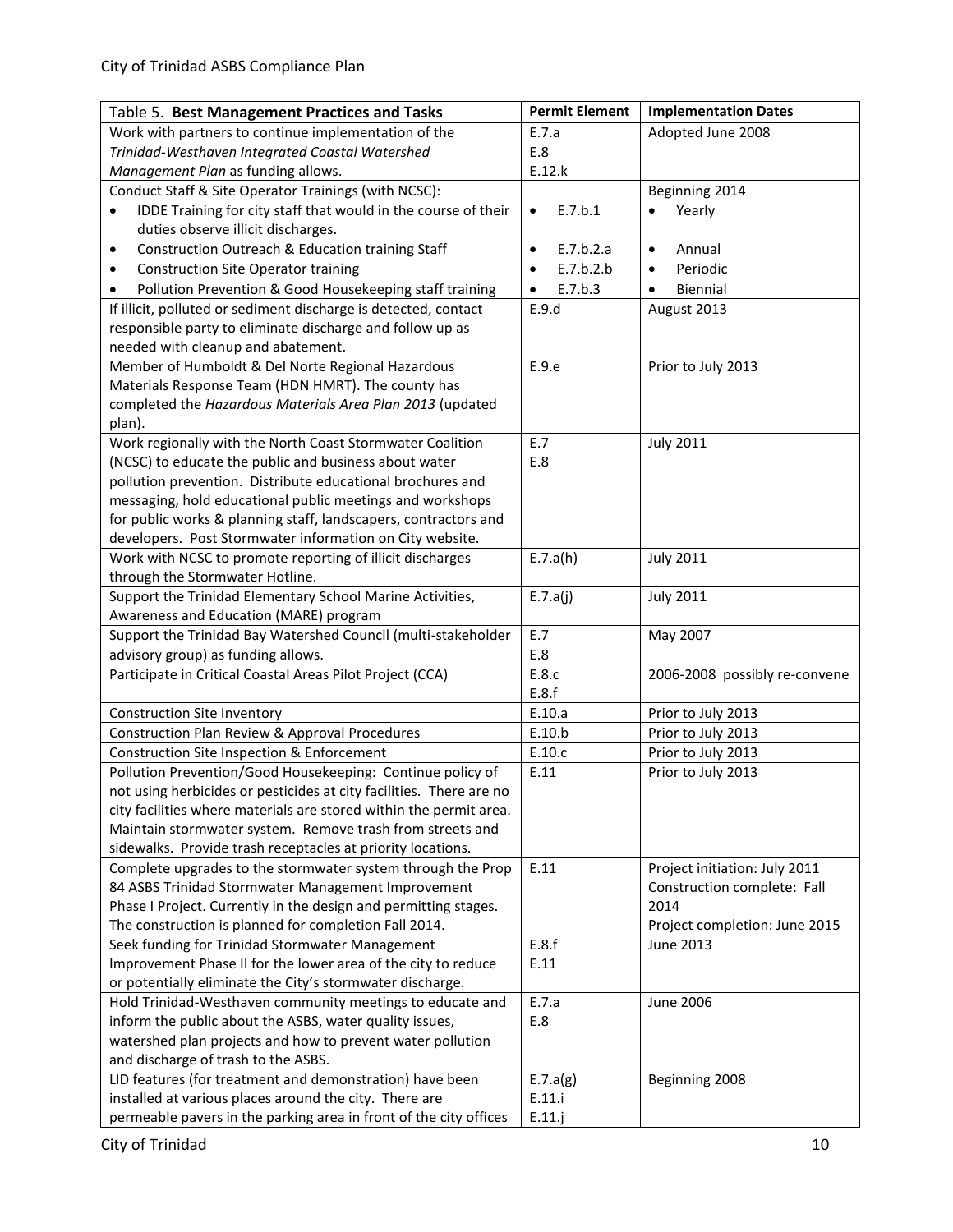| at 462 Trinity Street. There is a rain garden installed at Azalea | E.12.    |               |
|-------------------------------------------------------------------|----------|---------------|
| and Pacific Streets. The City park and areas around the library   |          |               |
| and museum include native plant landscaping and a grassy          |          |               |
| emergency access driveway from Main Street. Additional City       |          |               |
| LID facilities will be installed through the Stormwater           |          |               |
| Management Improvement Project.                                   |          |               |
| Encourage use of LID features to capture and treat sediment on    | E.7.a(g) | February 2008 |
| site.                                                             |          |               |
| Create and maintain an inventory of all commercial facilities     | E.9.b    | June 2014     |
| and locations with hazardous materials and update annually.       |          |               |
| Assess priority areas once during permit term.                    |          |               |

#### **h. Alterations of Natural Ocean Water Quality**

*If the results of the receiving water monitoring described in Section IV. B. below indicate that the storm water runoff is causing or contributing to an alteration of natural ocean water quality in the ASBS, the Permittee shall submit a report to the State Water Board and Regional Water Board within 30 days of receiving the results.* 

*1) The report shall identify the constituents in storm water runoff that alter natural ocean water quality and the sources of these constituents.;* 

*2) The report shall describe BMPs that are currently being implemented, BMPs that are identified in the ASBS Compliance Plan for future implementation, and any additional BMPs that may be added to the ASBS Compliance Plan to address the alteration of natural water quality. The report shall include a new or modified implementation schedule for the BMPs.* 

*3) Within 30 days of the approval of the report by the State Water Board Executive Director, the Permittee shall revise its ASBS Compliance Plan to incorporate any new or modified BMPs that have been or will be implemented, the implementation schedule, and any additional monitoring required.* 

*4) As long as the Permittee has complied with the procedures described above and is implementing the revised ASBS Compliance Plan, the Permittee does not have to repeat the same procedure for continuing or recurring exceedances of natural ocean water quality conditions due to the same constituent.* 

*5) Compliance with this section does not excuse violations of any term, prohibition, or condition contained in the Special Protections.*

## **3. Compliance Schedule**

*a. On the effective date of the Exception, all non-authorized non-storm water discharges (e.g., dry weather flow) are effectively prohibited.* 

*b. Within 18 months from the effective date of the Exception, the Permittee shall submit a written ASBS Compliance Plan to the State Water Board Executive Director that describes its strategy to comply with these special conditions, including the requirement to maintain natural water quality in the affected ASBS. The ASBS Compliance Plan shall include a time schedule to implement appropriate non-structural and structural controls (implementation schedule) to comply with these special conditions.* 

*c. Within 18 months of the effective date of the Exception, any non-structural controls that are necessary to comply with these special conditions shall be implemented.*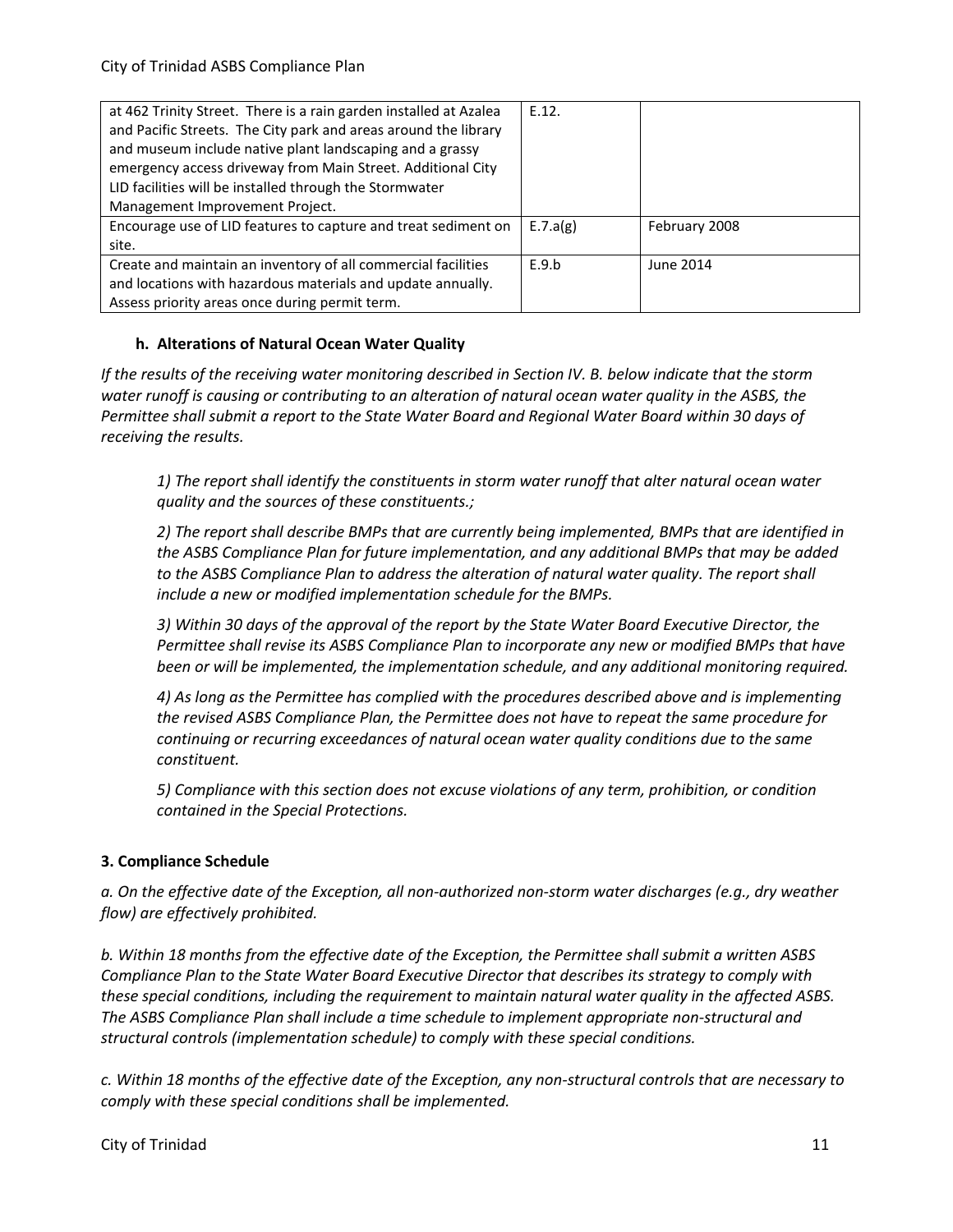*d. Within six (6) years of the effective date of the Exception, any structural controls identified in the ASBS Compliance Plan that are necessary to comply with these special conditions shall be operational.* 

*e. Within six (6) years of the effective date of the Exception, all Permittees must comply with the requirement that their discharges into the affected ASBS maintain natural ocean water quality. If the initial results of post-storm receiving water quality testing indicate levels higher than the 85th percentile threshold of reference water quality data and the pre-storm receiving water levels, then the Permittee must re-sample the receiving water, pre- and post-storm. If after re-sampling the post-storm levels are still higher than the 85th percentile threshold of reference water quality data, and the pre-storm receiving water levels, for any constituent, then natural ocean water quality is exceeded. See attached Flowchart Section C.* 

*f. The Executive Director of the State Water Board may only authorize additional time to comply with the special conditions d. and e., above if good cause exists to do so. Good cause means a physical impossibility or lack of funding.* 

*If a Permittee claims physical impossibility, it shall notify the Board in writing within thirty (30) days of the date that the Permittee first knew of the event or circumstance that caused or would cause it to fail to meet the deadline in d. or e. The notice shall describe the reason for the noncompliance or anticipated noncompliance and specifically refer to this Section of this Exception. It shall describe the anticipated length of time the delay in compliance may persist, the cause or causes of the delay as well as measures to minimize the impact of the delay on water quality, the measures taken or to be taken by the Permittee to prevent or minimize the delay, the schedule by which the measures will be implemented, and the anticipated date of compliance. The Permittee shall adopt all reasonable measures to avoid and minimize such delays and their impact on water quality.* 

*The Permittee may request an extension of time for compliance based on lack of funding. The request for an extension shall require:* 

*1. for Traditional Small MS4s, a demonstration of significant hardship to Permittee ratepayers, by showing the relationship of storm water fees to annual household income for residents within the Permittee's jurisdictional area, and the Permittee has made timely and complete applications for all available bond and grant funding, and either no bond or grant funding is available, or bond and/or grant funding is inadequate; -or-*

*2. for Non-Traditional Small MS4s, a demonstration and documentation of a good faith effort to acquire funding through that agency's budgetary process.* 

## **II. ADDITIONAL REQUIREMENTS FOR PARKS AND RECREATION FACILITIES**

*In addition to the provisions in Section I (A) a Permittee with parks and recreation facilities shall comply with the following:* 

*A. The Permittee shall include a section in an ASBS Compliance Plan to address storm water runoff from parks and recreation facilities.*

- The city owned/operated facility that could potentially contribute waste to storm water runoff is City Hall and the adjacent Lin tennis court and fire house.
- The City Park is not within the stormwater system drainage, nor are the city maintained trails.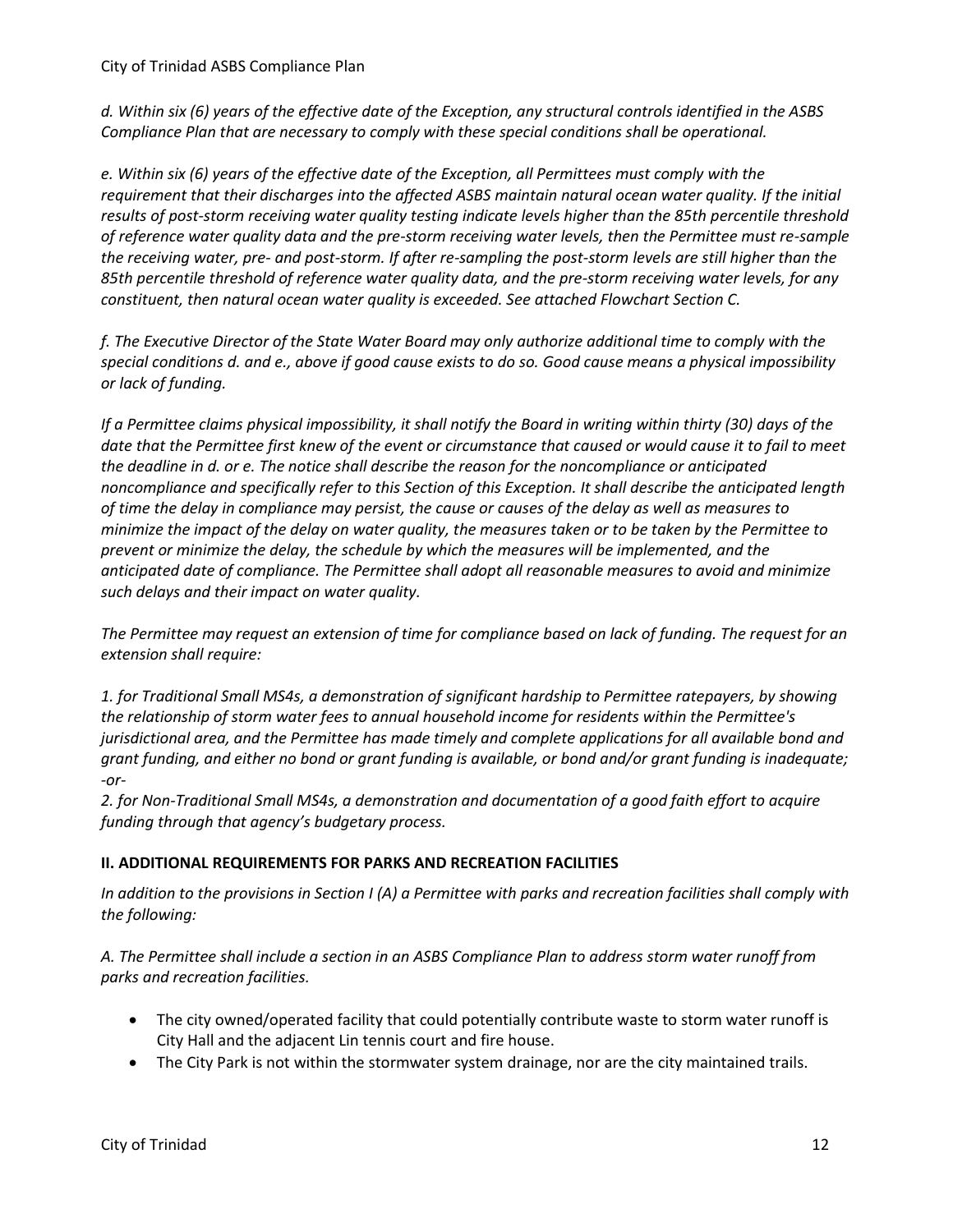City of Trinidad ASBS Compliance Plan

 Implementation of the BMPs listed in Table 5 are expected to reduce or eliminate pollutants entering stormwater runoff from all city owned or operated areas, achieve the Ocean Plan water quality objectives, and maintain natural water quality.

*1. The Section shall identify all pollutant sources, including sediment sources, which may result in waste entering storm water runoff.* 

 Potential pollutant sources at City Hall, the tennis court and Fire House include one trash receptacle and one cigarette butt receptacle and potential sediment from parking lot runoff.

*2. The Section shall describe BMPs or Management Measures/Practices that will be implemented to control soil erosion (both temporary and permanent erosion controls) and reduce or eliminate pollutants in storm water runoff in order to achieve and maintain natural water quality conditions in the affected ASBS. The plan shall include BMPs or Management Measures/Practices to ensure that trails and culverts are maintained to prevent erosion and minimize waste discharges to ASBS.* 

 Please see Table 5 for BMPs to control soil erosion and reduce or eliminate pollutants in storm water runoff.

*3. The Section shall include BMPs or Management Measures/Practices to prevent the discharge of pesticides or other chemicals, including agricultural chemicals, in storm water runoff to the affected ASBS.* 

- Please see Table 5 for BMPs to prevent the discharge of pesticides or other chemicals, including agricultural chemicals in storm water runoff to the affected ASBS.
- Please note that the city does not use pesticides or other agricultural chemicals on city owned or operated facilities and does not store these chemicals at city owned facilities.

4*. The Section shall include BMPs or Management Measures/Practices that address public education and outreach. The goal of these BMPs or Management Measures/Practices is to ensure that the public is adequately informed that waste discharges to the affected ASBS are prohibited or limited by special conditions in in the Special Protections as laid out in this Attachment. The BMPs or Management Measures/Practices shall include signage at camping, picnicking, beach and roadside parking areas, and visitor centers, or other appropriate measures, which notify the public of any applicable requirements of the Special Protections as laid out in this Attachment and identify the ASBS boundaries.*

 Please see Table 5 for BMPs that address public education and outreach to ensure the public is informed about preventing pollution in storm water runoff to the Trinidad ASBS.

*5. The Section shall include BMPs or Management Measures/Practices that address the prohibition against the discharge of trash to ASBS. The BMPs or Management Measures/Practices shall include measures to ensure that adequate trash receptacles are available for public use at visitor facilities, including parking areas, and that the receptacles are adequately maintained to prevent trash discharges into the ASBS. Appropriate measures include covering trash receptacles to prevent trash from being windblown and periodically emptying the receptacles to prevent overflows.* 

 Please see Table 5 for BMPs to address the prohibition against the discharge of trash to the Trinidad ASBS.